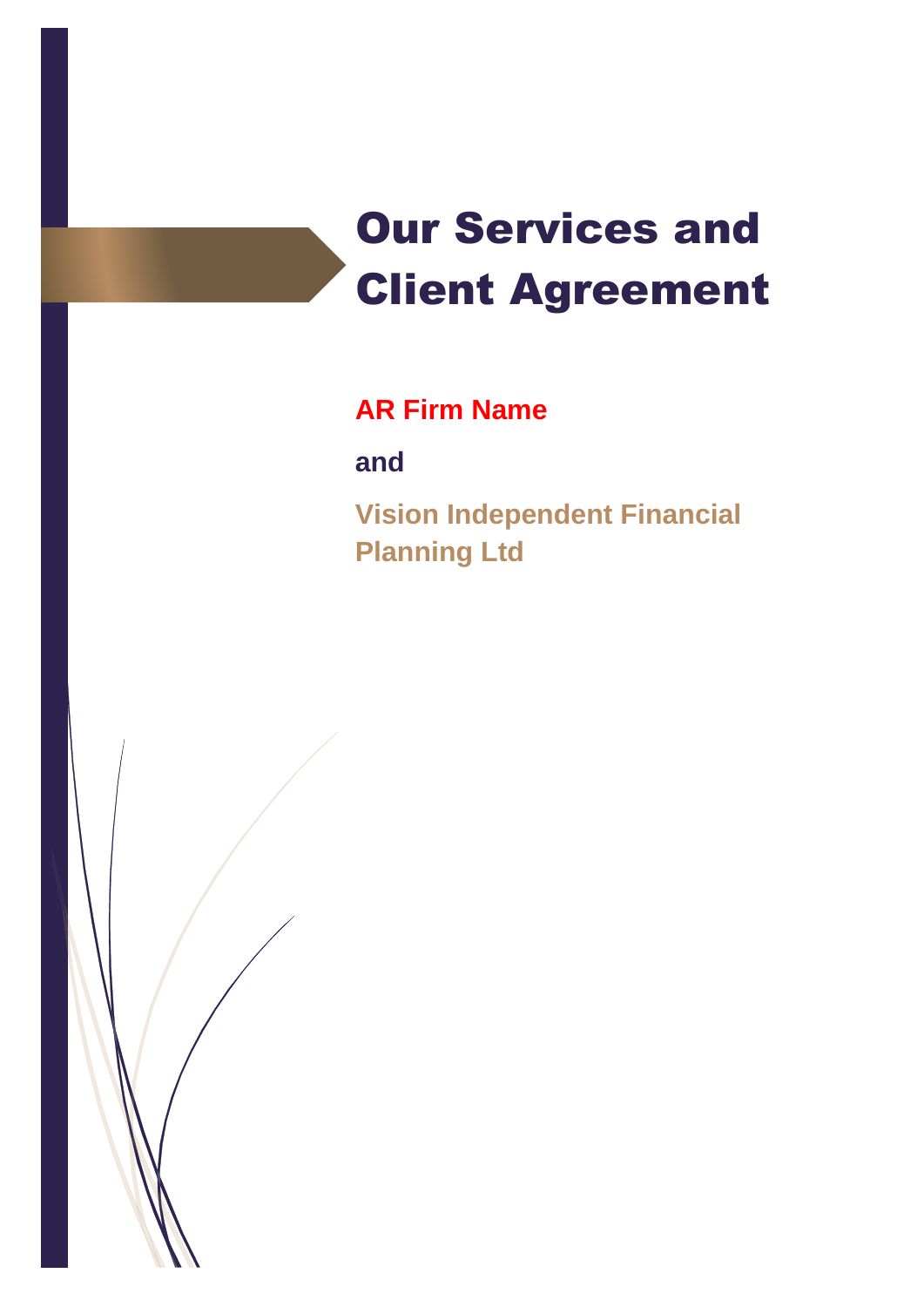## Contents

| 1  |  |
|----|--|
| 2  |  |
| 3  |  |
| 4  |  |
| 5  |  |
| 6  |  |
| 7  |  |
| 8  |  |
| 9  |  |
| 10 |  |
| 11 |  |
| 12 |  |
| 13 |  |
| 14 |  |
| 15 |  |
| 16 |  |
| 17 |  |
| 18 |  |
| 19 |  |
| 20 |  |
| 21 |  |
| 22 |  |
| 23 |  |
| 24 |  |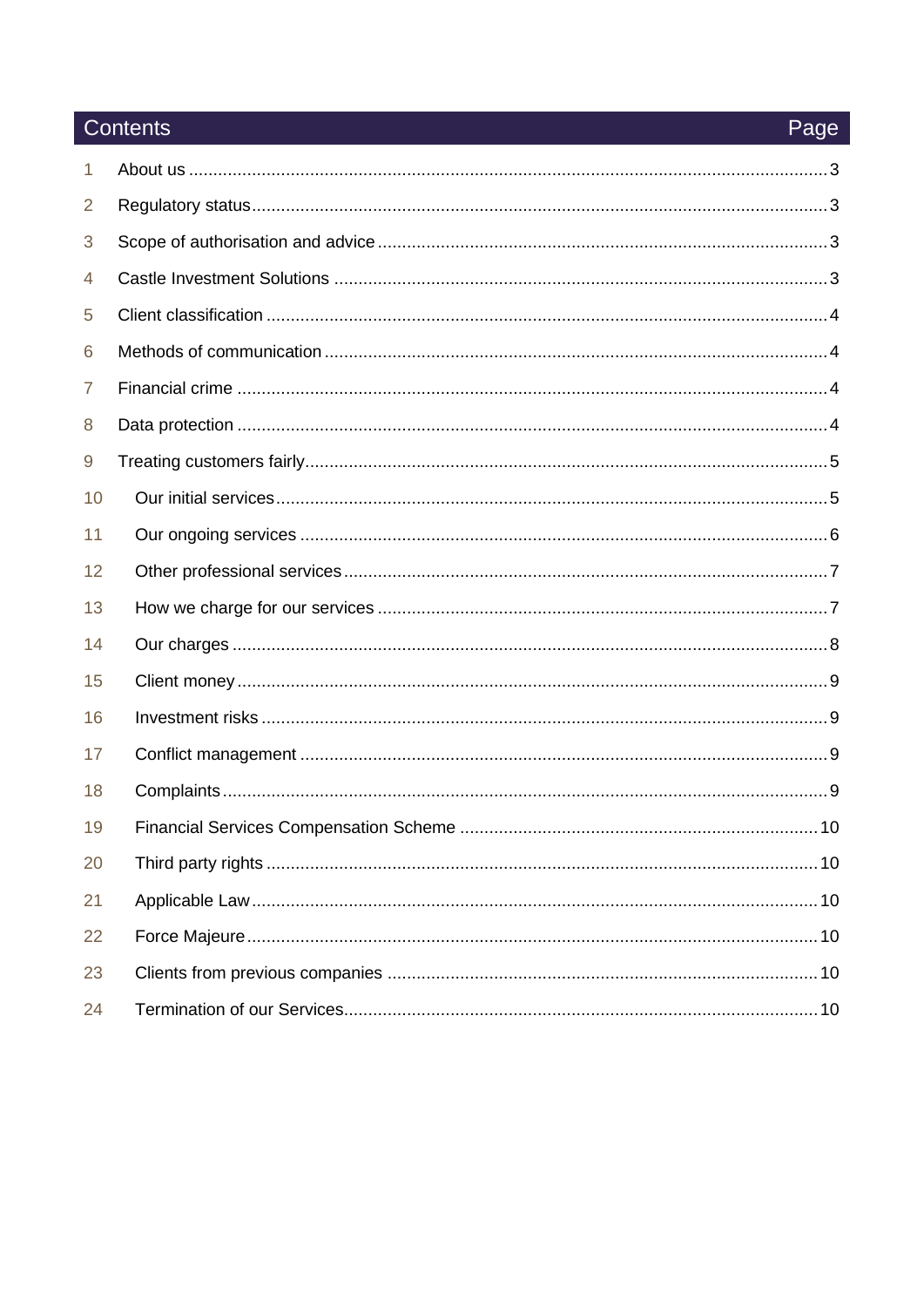## **1 About us**

This is our standard client agreement upon which we intend to rely. For your own benefit and protection, you should read these terms carefully and if you do not understand any point, please ask for further information.

This Client Agreement is issued on behalf of AR Firm Name (referred to as "**we**", "**our**" or "**us**" throughout the remainder of this document) and Vision Independent Financial Planning Ltd ("**Vision**").

xxx is a trading style of xxxx (If Applicable).

Our registered address is:



We can be contacted at:





xxxxxx



Vision is a wholly owned subsidiary of Rathbones Group Plc ("**Rathbones**").

Vision can be contacted at:



[info@visionifp.co.uk](mailto:info@visionifp.co.uk)

[www.visionifp.co.uk/contact-us/](http://www.visionifp.co.uk/contact-us/)

1326 210904

The latest generic version of this Client Agreement will also be available at any time by visiting Vision's website:



## **2 Regulatory status**

We are an Appointed Representative of Vision which is authorised and regulated by the Financial Conduct Authority ("**FCA**").

You can check this in the following ways:

Visit the Financial Services Register on the FCA's website:

[www.fca.org.uk/firms/systems](http://www.fca.org.uk/firms/systems-reporting/register)[reporting/register](http://www.fca.org.uk/firms/systems-reporting/register)



Contact the FCA from a landline on 0800 1116768

Contact the FCA from a mobile phone on 0300 500 8082

Vision's Financial Services Register number is 487395.

## **3 Scope of authorisation and advice**

Vision is permitted within the UK only to advise on and make arrangements in investments, noninvestment insurance, regulated mortgage contracts and has limited permissions for pension transfers and opt outs.

#### Investment

We provide independent financial advice based upon a comprehensive and fair analysis of the market.

#### Non-investment insurance

We are an intermediary and offer protection products from a range of insurers for life assurance, critical illness insurance and income protection insurance.

#### **Mortgages**

We are an intermediary and offer mortgages from the whole market, by referral to a qualified Vision Mortgage Adviser.

We are not qualified to provide legal advice and we are not permitted to advise, investigate or represent a claimant in relation to a financial services or financial product claim.

## **4 Castle Investment Solutions**

Castle Investment Solutions Ltd ("**Castle**") is an investment support company which is 100% owned by Vision. It offers the following optional services:

- ▶ Quarterly due diligence for Discretionary Investment Managers, Providers and Platforms from the Castle panel.
- Discretionary Investment Manager portal.
- Negotiation of discounts to the standard charges payable by Vision clients for each of the Discretionary Investment Managers, Providers and Platforms on its panel.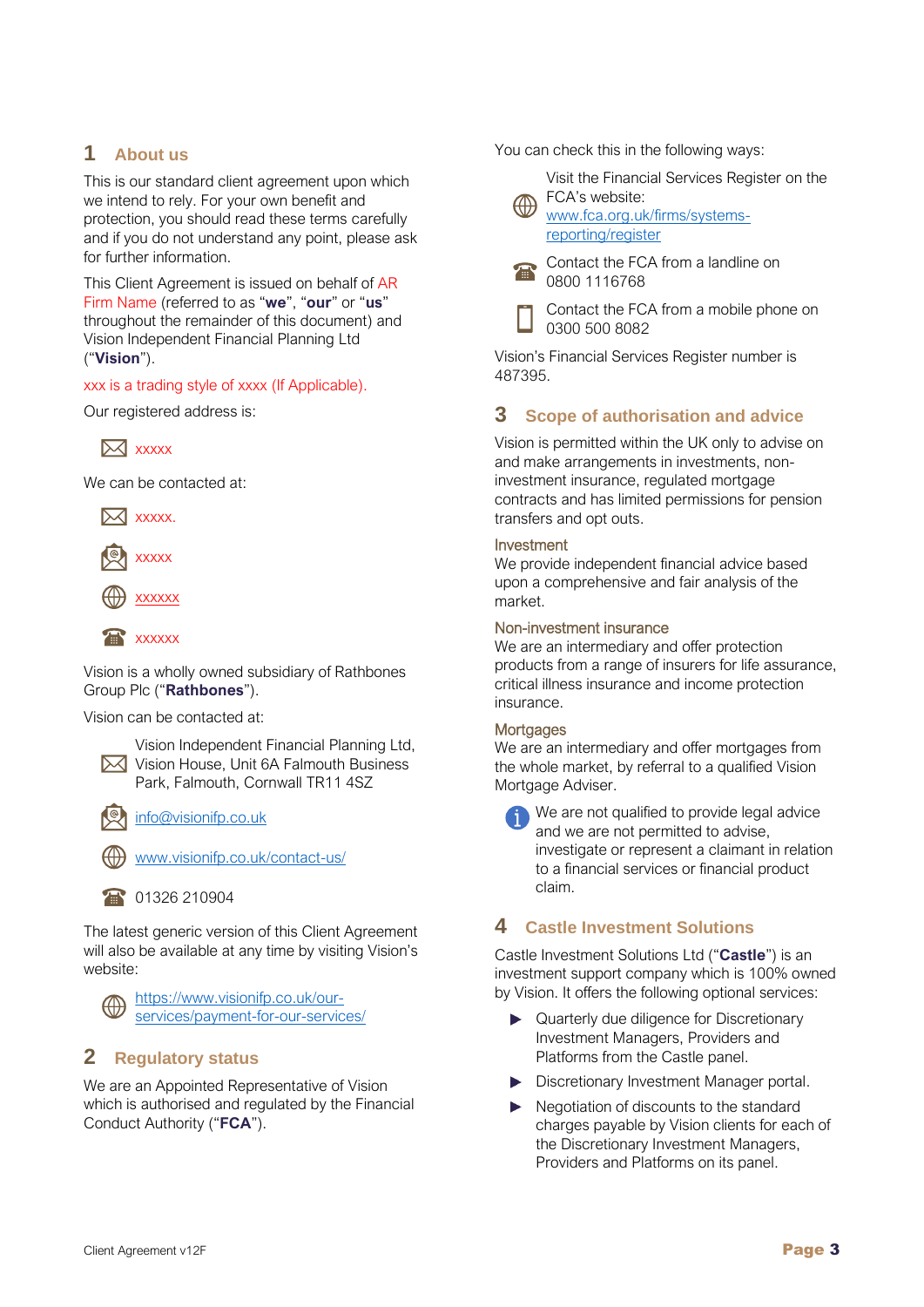Further details of the services provided by Castle and a list of the current Discretionary Investment Managers, Providers and Platforms on Castle's Panel is available on request and can also be found on Castle's website:

## $\left(\leftarrow\right)$  [www.mydfm.co.uk](http://www.mydfm.co.uk/)

Castle is not authorised or regulated by the FCA.

## **5 Client classification**

We classify all clients as retail clients for investment business and 'consumers' for non-investment insurance business, which means you are afforded the maximum level of protection under the FCA rules.

## **6 Methods of communication**

Unless you advise us otherwise, we will communicate with you in English via the following methods of communication:

**Figure 1** Face to face **Telephone** 





Email **Email** Remote meeting

**M** Letter

## **7 Financial crime**

Vision has a legal obligation to establish and maintain systems and controls to prevent the risk that it may be used to further financial crime.

Consequently, we are required to assess the risk associated with doing business with clients before providing our services and then to review this on an ongoing basis.

This involves carrying out due diligence checks proportionate to the level of risk identified and we will need sight of certain documents (e.g., your passport or driver's licence) to assist in this process.

We are also required to take appropriate steps to identify the source of your personal wealth and of any funds that you wish to invest.

## **8 Data protection**

Your privacy is important to us. All information you provide shall be treated in strictest confidence.

#### Data controllers

We will only process your personal data in accordance with our obligations set out in the General Data Protection Regulation (GDPR) and other applicable data protection laws. For the

purposes of GDPR, we are data controllers of the personal data that we process about you.

We are required to provide Vision with a copy of the personal data that we process about you as part of Vision's FCA regulatory requirements. Vision will also be a data controller of the personal data that it processes about you for the purposes of complying with its legal and regulatory obligations.

If you decide to use Castle's optional services, Castle will act as a data controller for the personal data that we, or Vision, provide to Castle for the provision of those services.

#### Third parties

We (or Vision or Castle) shall only disclose your personal data to third parties (or to parties within the Rathbones group of companies which Vision and Castle are part of) where:

You give explicit consent for us (or Vision or Castle) to do so for a specific purpose,

or to the extent that we (or Vision or Castle) in our (their) absolute discretion consider it is:

- Necessary for us (or Vision or Castle) to do so in order to take specific steps before entering into a contract with you or to provide you with any contracted services.
- $\blacktriangleright$  Necessary to comply with our (or Vision's) regulatory duties or as required by law.
- Necessary for our (or Vision's or Castle's) legitimate interests or the legitimate interests of a third party.

Third parties may include your other advisers, bankers, investment managers, life offices or other organisations with whom we are dealing on your behalf.

#### Connected persons

If you provide personal data about a connected person (such as your spouse/dependant), in providing us with their personal data you confirm to us that you have consent from that individual to disclose to us (and Vision and Castle) their personal data as part of the provision of the services that you require.

#### Special category personal data

If any information disclosed includes "special category data" relating to you or a connected person then in most circumstances we will require your (or their) written consent prior to processing this data. Examples of special category data include:

- **P** personal data revealing racial or ethnic origin.
- personal data revealing political opinions.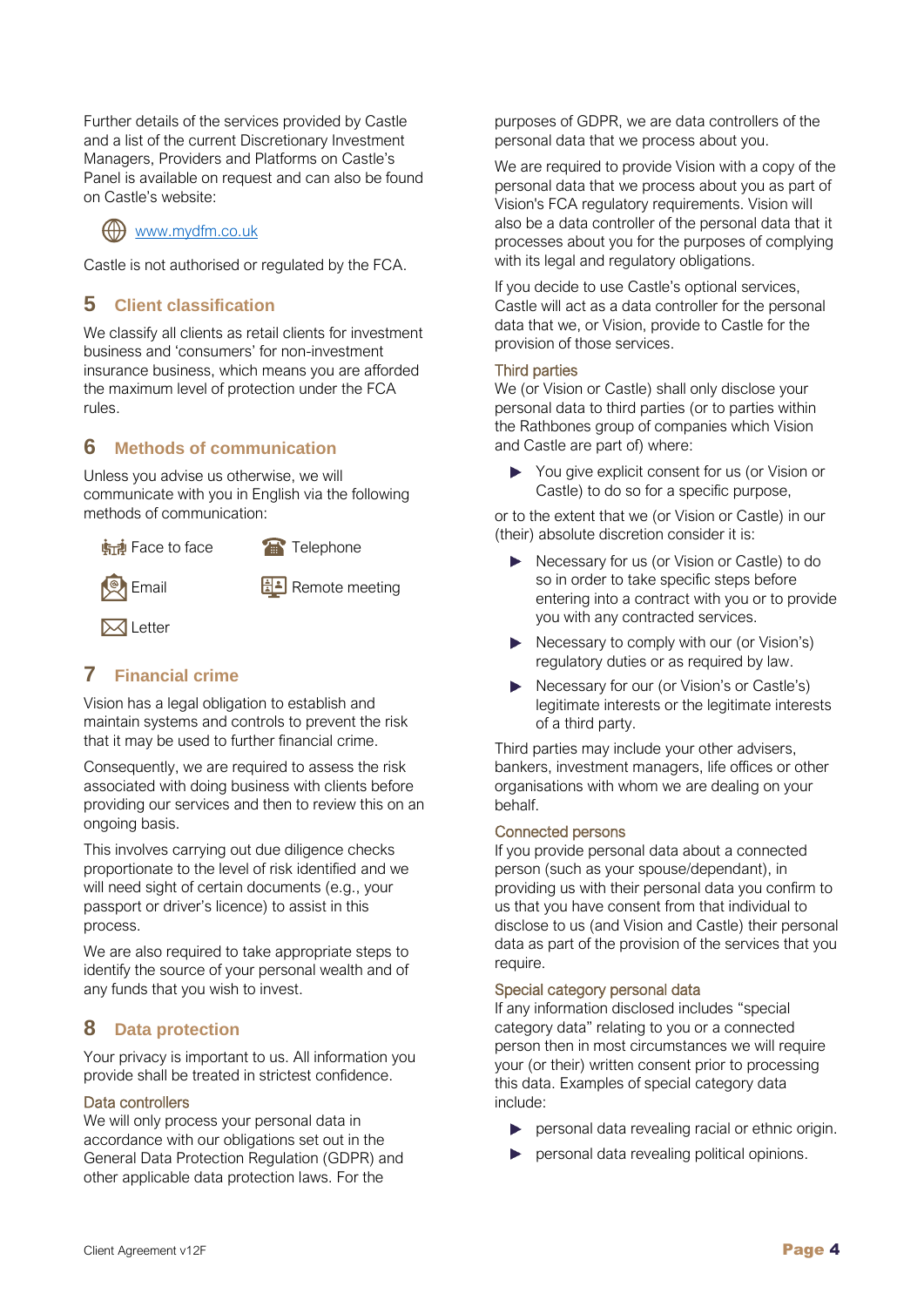- **Personal data revealing religious or** philosophical beliefs.
- **P** personal data revealing trade union membership.
- $\blacktriangleright$  data concerning health.
- $\blacktriangleright$  data concerning a person's sex life.
- data concerning a person's sexual orientation.

#### Privacy policy

We have set out more information on how we may process your personal data in our privacy policy, which is available from your adviser on request.

More information about how Vision and Castle process your personal data can be found in their privacy policies, which are available at:

Vision: [www.visionifp.co.uk/privacy-policy/](http://www.visionifp.co.uk/privacy-policy/)

Castle: [www.mydfm.co.uk/privacy-policy/](http://www.mydfm.co.uk/privacy-policy/)

Alternatively, we can provide copies on request. You can contact us by telephone or email if you would like to know more.

## **9 Treating customers fairly**

Vision is committed to observing the highest standards of ethical behaviour and approach to treating its customers fairly. As such it expects its Advisers and Appointed Representatives to abide by Vision's Code of Ethics and Treating Customers Fairly procedures. Further details on these are available upon request.

#### Our commitment to you

We will:

- $\blacktriangleright$  Provide you with clear information about the products and services that we offer, including fees and charges.
- Ascertain your individual needs, preferences and circumstances before providing advice to you.
- ▶ Only provide advice that we consider suitable for you and that you can afford – and always the most suitable from the available options.
- Not recommend a product if we can't find one that we consider suitable.
- Encourage you to ask if there's something you don't understand.
- Give you access to a formal complaints procedure should you become unhappy with our service.
- Transact your business in order to achieve the best possible results for you in relation to

the nature and price of the products selected and recommended, charges, administration and service excellence.

#### How you can help us

To help us give you the most appropriate advice, we will ask you to:

- Fell us as much as possible about your personal and financial situation, including income and outgoings, to enable us to properly assess your situation and make appropriate recommendations to you.
- If you do not wish to, or are unable to disclose full information, we may be unable to advise you.
- $\blacktriangleright$  Let us know about changes that might affect your ability to fund any recommendation that we make.
- ► Let us know if there is any aspect of our service, or of a product we have discussed or recommended, that you don't understand.
- $\blacktriangleright$  Tell us if you think there are ways that we can improve our service.

## **10 Our initial services**

We offer a bespoke advice and intermediation service to help you plan for your financial needs and objectives.

#### Initial discussion

We offer an initial discussion entirely at our expense during which we shall describe our services more fully.

Not all firms charge for advice in the same way. We will discuss your payment options with you and answer any questions you have. We will not charge you anything until you have agreed how we get paid.

#### Your Information

We will meet with you to gain a detailed understanding of your personal and financial circumstances and help you to articulate your needs and objectives. This will be recorded in our Confidential Financial Review Form.

#### Your restrictions

We will identify any restrictions you wish to place on the type of financial products you are willing to consider. Unless confirmed in writing to the contrary or detailed in the Confidential Financial Review Form we will assume that you do not wish to place any restrictions on the advice we give you.

#### Research and analysis

Having gathered sufficient information in relation to your financial objectives, we will assess the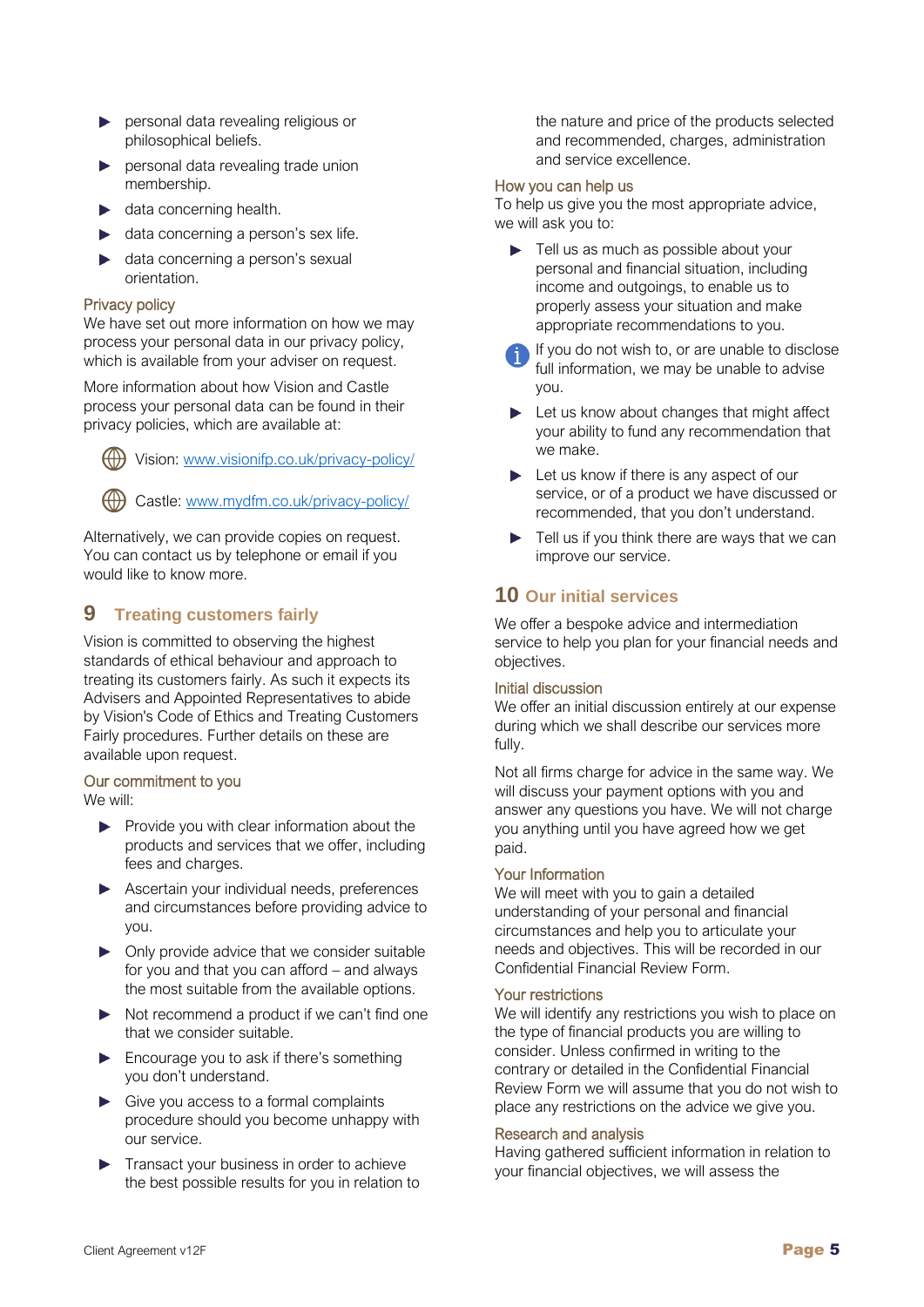suitability of your existing financial arrangements and research products and services from across the whole of the market that may help you to achieve your objectives. Where appropriate we will also complete a cash flow analysis to test the resilience of the plans that we research for you.

#### Our recommendations

Our advice will be presented to you in a Suitability Report confirming why our recommendations are suitable for you and how they are relevant to your stated needs and objectives. We will also highlight any potential disadvantages or consequences that you should be aware of. We will also explain in detail all charges associated with our recommendations.

#### Discretionary Investment Management

Our recommendations may include the appointment of a Discretionary Investment Manager to make investment decisions on your behalf. In some circumstances it may be necessary for us to act as your agent which means that you will have no direct contractual relationship with the Discretionary Investment Manager who will instead treat us as its client. If we recommend this type of arrangement, we will explain the implications to you in full before proceeding.

#### Implementation

Implementation of our recommendations is entirely at your discretion.

Once you have accepted our recommendations and unless you instruct us otherwise, we will act on your behalf with any Discretionary Investment Managers, Providers and Platforms to arrange for all recommended products to be implemented and registered in your name(s).

We will forward all documents showing ownership of your investments or policies to you as soon as practicable after we receive them. Where several documents relating to a series of transactions is involved, we will normally hold each document until the series is complete and then forward them to you.

## **11 Our ongoing services**

We offer a range of optional ongoing financial planning services to help keep your financial plans on track.

#### Suitability review

All our ongoing services include an annual assessment of the suitability of your financial plans. This includes:

- An update of your personal and financial circumstances recorded in our Confidential Financial Review Form.
- A review of your needs and objectives.
- A review of your attitude to investment risk and your capacity for loss.
- $\blacktriangleright$  A refresh of any cashflow analysis that underpins your financial plan.
- An assessment of the ongoing suitability of your investment managers, product providers and platforms.
- A report confirming ongoing suitability or outlining our recommendations should changes to your financial plan be required.
- Implementation of any recommendations.

#### Your Choices

#### **Service level 1**

This is our high contact service level, offering two planned meetings per year with further meetings available on request.

#### **Service level 2**

This is our standard service level, offering one meeting each year.

#### **Service level 3**

This is our basic service level, offering one meeting every two years for clients who prefer a light touch service.

Where a bespoke discretionary portfolio solution has been recommended, all our ongoing services include the option of your Discretionary Investment Manager attending your meetings.

#### Additional Contact

Between your planned meetings, your Adviser will be on hand to answer any questions you may have, either by email, telephone or remote meeting (see table below).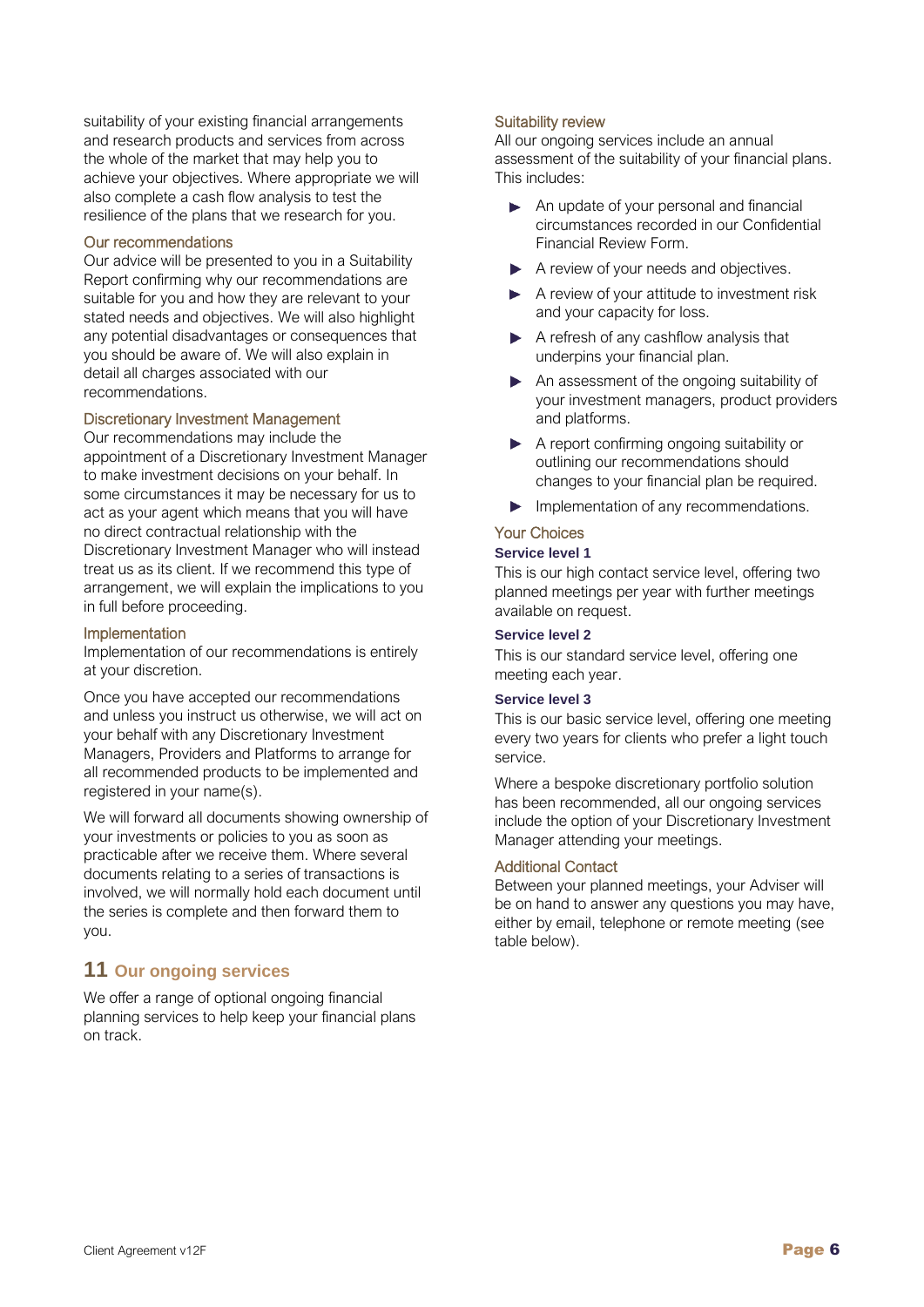You can compare the three service levels using the table below:

| <b>Service</b>                                                      | <b>Service</b><br>Level 1 | <b>Service</b><br>Level 2 | <b>Service</b><br>Level 3 |
|---------------------------------------------------------------------|---------------------------|---------------------------|---------------------------|
| Full financial planning advice service                              | ✓                         |                           |                           |
| Meeting with your Independent Financial Adviser                     | 2 per year                | 1 per year                | 1 every 2<br>years        |
| Annual assessment of the suitability of your financial arrangements | ✓                         |                           |                           |
| Ad hoc meetings as required                                         | $\checkmark$              | <b>XXX</b>                | X                         |
| Telephone support                                                   |                           |                           | <b>XXX</b>                |
| Email support                                                       |                           |                           |                           |

We recognise that not all clients require the same level of service, and your requirements may change over time. Should you feel you wish to change your ongoing service level then please speak to your Adviser. This will not affect the status of any of your underlying investments.

In the event of your death, we will undertake a review with your personal estate representatives to ensure any ongoing services are agreed and tailored to suit their revised ongoing needs and objectives. Pending that review, your investments will continue to be managed on the same basis as prior to your death, unless we have previously agreed an alternative approach with you.

## **12 Other professional services**

Investments, non-investment insurance and regulated mortgage contracts that we have arranged for you will not automatically be kept under review by your Adviser unless it has been agreed with you as part of our ongoing services.

We shall, however, be happy to review these upon request at any time in the future.

Should there be a need for other professional services not detailed above then we will happily discuss these with you.

## **13 How we charge for our services**

#### Value Added Tax (VAT)

Depending on the type of professional services that we provide to you, VAT may be payable on our fees. In such circumstances, we will tell you if you must pay VAT on our fees or for services recommended by us.

#### Initial services

When we charge fees for the provision of investment advice (including pension advice) this will typically be a percentage of the amount that you invest.

(Subject to a minimum fee if applicable) Fees charged as a percentage of fund values will increase if the fund value increases.

Alternatively, we may agree to calculate our fee on a time taken basis or as a fixed project fee.

If we agree to provide an ad hoc review or other professional service, this will typically be subject to a fee that will be agreed with you before any work commences. Prior to any work commencing we will:

- ▶ Consider if a fee calculated on a time taken basis would be suitable for you.
- ▶ Consider if a fixed fee would be appropriate for any specific work.
- $\blacktriangleright$  Provide you with an estimate of how much the total fee is likely to be (if requested).
- **Confirm with you any work we will carry out** for you that is not covered by this Client Agreement.
- ▶ Consider if it is appropriate to nominate an upper fee limit that we cannot exceed without alerting you first.
- Give due consideration to the level of expertise needed to carry out any work required (this is reflected in our typical Adviser hourly rate of £xxxx per hour.
- Please note that VAT may be payable on our hourly rates. We will let you know in advance whether VAT is payable.

For example, additional work totalling 4 hours would result in a fee invoice of £xxxxx plus VAT.

#### Ongoing services

When we charge fees for the provision of ongoing services, this will be a percentage of the amount invested. Fees charged as a percentage of fund values will increase if the fund value increases.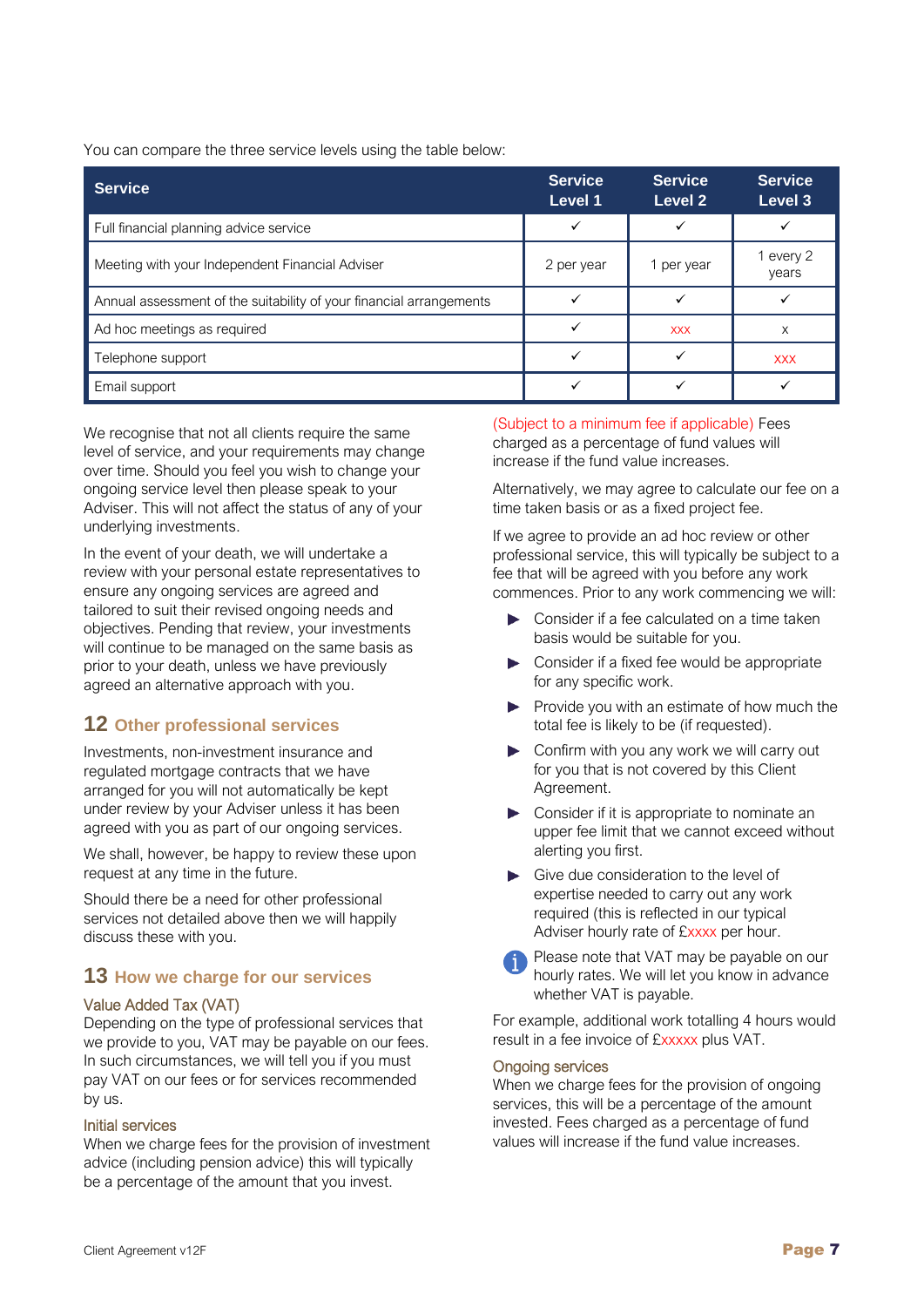Where you took out a product before 1st January 2013 the providers of investment and pension contracts may pay ongoing commission (often referred to as "trail" commission) to us on a regular basis, for the duration of the contract.

If we receive trail commission and we are charging you a fee for providing an on-going service, we will deduct the amount of any trail commission from our on-going service fee, except where the trail commission is under £50.00 per year (as the administrative burden would be disproportionate to the amount received).

#### Your payment options

You can choose whether to pay our fees directly or, if we recommend any new investment or pension products, we may be able to arrange for our fees to be paid by deduction from the amount invested in the product, in which case the product provider will pay an amount equal to our fees to us, on your behalf.

#### Charges paid via your investments

Where we deduct our fees from your investments this will reduce the amount invested. Where fees may reduce your personal tax thresholds and/or exemption levels, we will discuss and detail this with you where it is likely to occur within any recommendation report.

#### Settling your adviser charge in a single payment

All fees paid to us directly will require to be settled in full on completion of our work in line with the invoice issued to you.

Interest at 4% may be charged on all sums not paid by the due date stated on any invoice issued.

We do not offer the option of settling your adviser charge by instalments.

#### Castle's services

If we recommend a Discretionary Investment Manager, Provider or Platform from the Castle panel, by entering into this agreement, you agree that you will pay a fee to Castle for the services that it provides to you.

Castle's fee will be fully disclosed to you as part of the account opening procedure.

Castle's fee is separate to any Vision Independent Financial Planning fees and will be deducted separately alongside any Discretionary Investment Manager, Provider or Platform management fee.

You can decide to opt-out of receiving Castle's services, however in such circumstances you would be charged Vision's standard tariff for any recommended Discretionary Investment Manager, Provider or Platform. Our fees may also need to increase to reflect the additional due diligence work

that we will need to carry out to ensure the suitability of any recommended Discretionary Investment Manager, Provider or Platform.

#### Non-investment Insurance

When advising on Non-Investment Insurance (Protection) we typically receive commission from the product provider.

#### **Mortgages**

When advising on Mortgages, Vision's Mortgage Advisers will issue you with a **Terms of Business about our Mortgage and Insurance services** document that includes the basis on which Vision shall be paid for this work. This will typically be a combination of an adviser charge (payable by you) and a commission that Vision receives from the lender.

## **14 Our charges**

The charges for our services will be agreed directly with you in advance of the services commencing. Information about our charging structure is set out below, together with some examples of how that structure may be applied.

In each case, we will charge an initial fee for the initial service and an ongoing fee for any ongoing services that are provided.

#### Initial fee

Our initial fee is typically a percentage of the amount of investment or pension upon which our recommendations are based (Subject to a minimum fee of £xxx if applicable):

| Investment amount | % fee        |
|-------------------|--------------|
| $Exxx +$          | Up to $xx\%$ |
| Exxx to Exxx-1    | Up to $xx\%$ |
| Under Exxx        | Up to $xx\%$ |

Some examples are quoted below:

| Investment amount | Initial fee |
|-------------------|-------------|
| Exxx              | Up to Exxx  |
| Exxx              | Up to Exxx  |
| E30,000           | Up to Exxx  |

Initial fees will be agreed with you on an individual basis and will take account of the exact investment amount and may differ depending upon the type and complexity of the services required.

#### Ongoing fees

Our ongoing fee is typically a percentage of the amount of the investment or pension fund value. We charge an annual fee for our ongoing services of **up to xx%** of the investment or pension fund value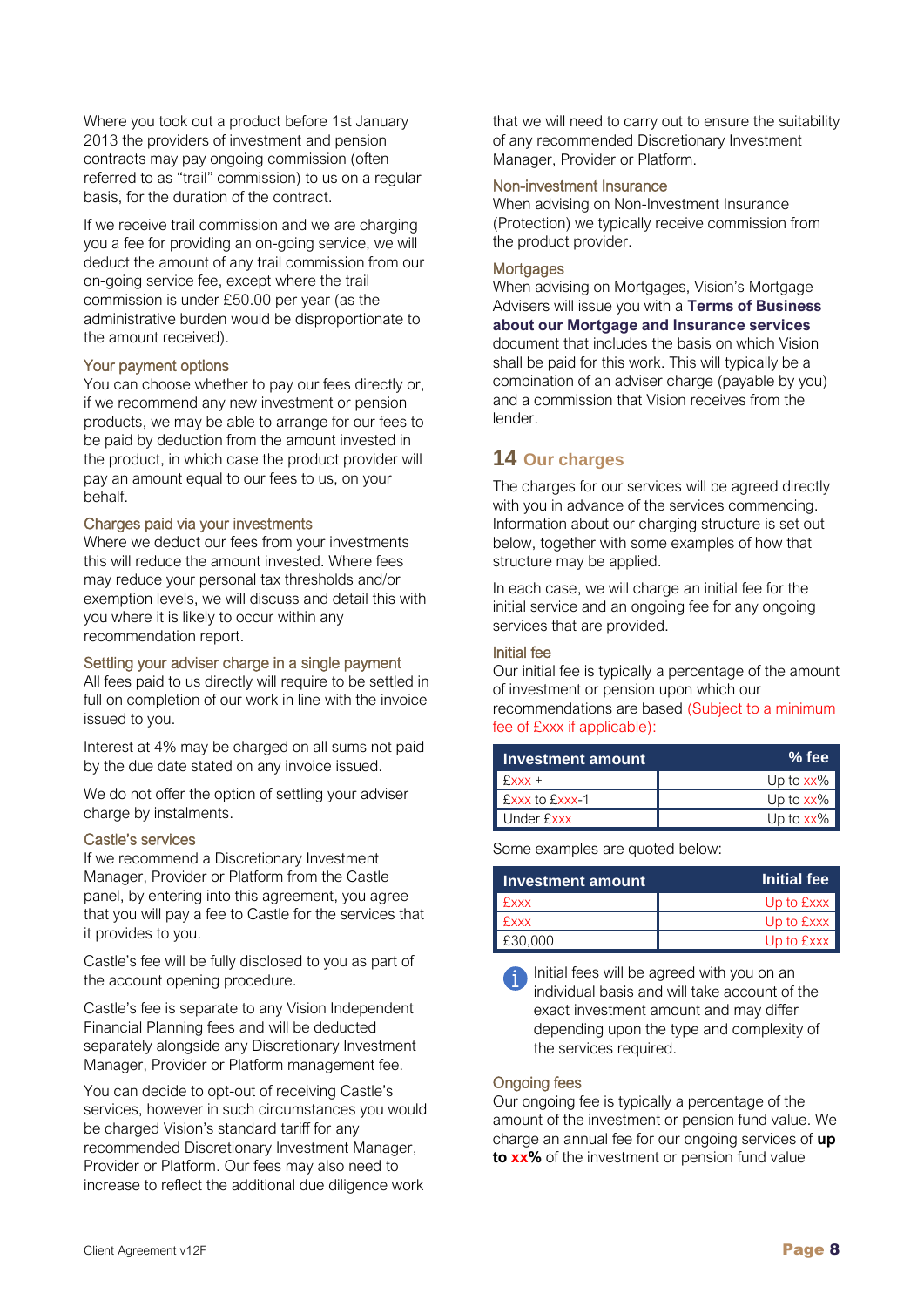taking account of the amount invested and the nature of the ongoing services provided.

Some examples are as follows:

| Investment amount | Annual fee |
|-------------------|------------|
| <b>Exxx</b>       | up to £xxx |
| <b>Exxx</b>       | up to £xxx |
| £30,000           | up to £xxx |

#### Regular funded investments

For Investment or retirement solutions funded by regular contributions our initial fee will be agreed with you on an individual basis.

This would typically be a percentage of the contributions made to any investment or pension in the first 12 months (typically 50%).

#### Non-investment Business

For non-investment business and advice given on other areas of financial planning such as Protection, Mortgages and other borrowing, Long Term Care Planning and Estate Planning we will discuss and agree the requirement for reviews with you on an individual basis, in line with your needs and objectives.

Remuneration will either be on a commission or agreed fee basis, depending upon the financial planning area involved, and will be fully disclosed to you during the initial discussion (see **10 Our initial services**).

## **15 Client money**

We are not authorised to, and therefore do not, handle client money, including cash.

We will never accept a cheque made out in our name or in the name of Vision (unless it is a cheque in settlement of fees or disbursements for which we have sent you an invoice).

#### **16 Investment risks**

| We will never recommend that you invest in       |
|--------------------------------------------------|
| order to time the markets as we believe it is    |
| impossible to determine the best time to buy     |
| or sell an investment. We believe that           |
| investment returns are best achieved by          |
| investing over the long term and remaining       |
| invested through market crashes. We refer to     |
| this as "time in the market" rather than "timing |
| the market".                                     |



Past performance is not a reliable indicator of future results.



If there are other risks associated with any product we recommend, these will be explained within the documentation provided as part of the advice process.

### **17 Conflict management**

Conflicts of interest which may be detrimental to you may arise between us and one of our other clients. We will make every effort to identify and prevent such conflicts. Where this is not possible, we will manage and mitigate the conflicts. Where we cannot prevent, manage, or mitigate such conflicts we will disclose details to you. A copy of our **Conflicts of Interest Policy** is available on request.

In accordance with FCA rules, we are prohibited from accepting any payment (commission or other non-monetary benefits) which is likely to conflict with the interests of our clients.

Rathbones' ownership of both Vision and Castle will in no way influence the independent advice and recommendations given to clients with regard to provision of a suitable product, provider or service.

## **18 Complaints**

If you should have any complaint about the advice you receive or a product you have bought, please contact Vision Compliance in any of the following ways:



Vision Independent Financial Planning Ltd, **X** Vision House, Unit 6A Falmouth Business Park, Falmouth, Cornwall TR11 4SZ



[compliance@visionifp.co.uk](mailto:compliance@visionifp.co.uk)

[www.visionifp.co.uk/contact-us/](http://www.visionifp.co.uk/contact-us/)

1 01326 210904

Full details are contained within our Complaints Procedure, which is available to you on request.

We undertake to investigate any complaint carefully and promptly and to do all we can to explain the position to you. If we have given you a less than satisfactory service, we undertake to do everything reasonable to put it right.

If you are still not satisfied following our investigation of your complaint, you may be entitled to refer the matter to the Financial Ombudsman Service who can be contacted in the following ways:



Exchange Tower, Harbour Exchange, London, E14 9SR.